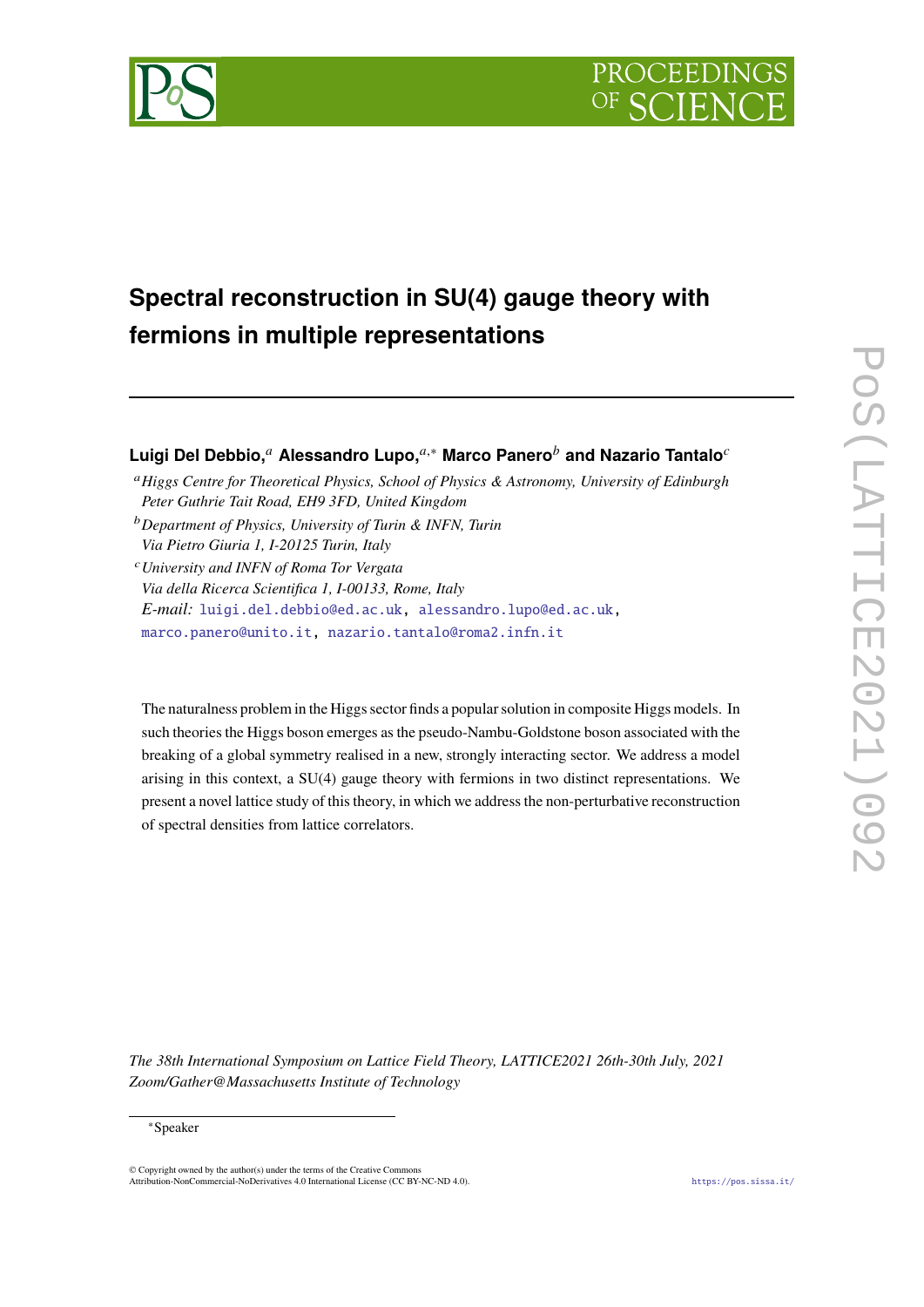## **1. Introduction**

The Standard Model of particle physics (SM) describes the strong and electro-weak interactions with remarkable accuracy. While its success has been consolidated in 2012 with the discovery of a particle compatible with the Higgs boson  $[1, 2]$  $[1, 2]$  $[1, 2]$ , there are still many open questions suggesting that the SM effectively describes interactions up to a certain cutoff scale located at least in the TeV range. One of these problems lies in the nature of the Higgs boson which appears unnaturally light once all relevant quantum corrections to its mass are accounted for. This phenomenon could be at first justified by vast cancellations of the contributions that the Higgs boson's mass receives from the SM. Such fine–tuning is regarded as unnatural, and even though many ideas have been proposed to deal with this issue a definite answer is still missing. A popular solution assumes the Higgs boson to be composed of fundamental particles belonging to a new, strongly–interacting sector. In this context the Higgs boson emerges as a pseudo Nambu–Goldstone boson (pNGB) due to the breaking of a global symmetry, providing a natural explanation to its lightness. Such symmetry is realised as a consequence of the flavor pattern of fundamental fermions belonging to the new sector, and it is softly broken by the interactions with the SM. Although these theories are appealing, their study is complicated by the non–perturbative nature of strong interactions. In this respect a lattice study is mandatory in order to understand if such models can provide a good description of nature. A useful classification of these models in terms of phenomenological arguments was given in [\[3\]](#page-7-2). A promising candidate emerging from the list is a  $SU(4)$  gauge theory with three fermions in the fundamental and five in the two–index antisymmetric (2AS) representation of the gauge group [\[4\]](#page-8-0). We will refer to this as the Ferretti model. A simplified version of it which features two Dirac fermions in the fundamental and two in the 2AS representation of  $SU(4)$ , has been first studied in [\[5\]](#page-8-1) and later separately in [\[6\]](#page-8-2).

In this proceeding we present some updates on the study started in [\[6\]](#page-8-2). In particular, we focus on the spectral analysis of two–point functions of mesonic interpolators. This is motivated by the increasing attention that the extraction of spectral densities from lattice correlators has received in recent times [\[7](#page-8-3)[–10\]](#page-8-4), including at this conference. It is interesting to explore how these tools, which are model independent, can aid the interpretation of lattice data within the context of composite Higgs models. In particular, we use the techniques developed in [\[9\]](#page-8-5) to obtain smeared spectral densities in the mesonic pseudoscalar channel. Gauge configurations are generated using the lattice software GRID [\[11\]](#page-8-6).

### **2. Description of the Ferretti model**

Our study is focused on the Ferretti model [\[4\]](#page-8-0) which has many interesting features, from asymptotic freedom to composite candidates for the top quark. The gauge group is  $G = SU(4)$ . The theory features three massless Weyl fermions  $\chi$  and  $\tilde{\chi}$  in the fundamental and anti–fundamental representation of the gauge group and five fermions  $\psi$  in the 2AS representation, which is dimension **6** and is real. This matter content induces the following global symmetry:

$$
G = SU(5) \times SU(3) \times SU(3)' \times U(1)_X \times U(1)' \tag{1}
$$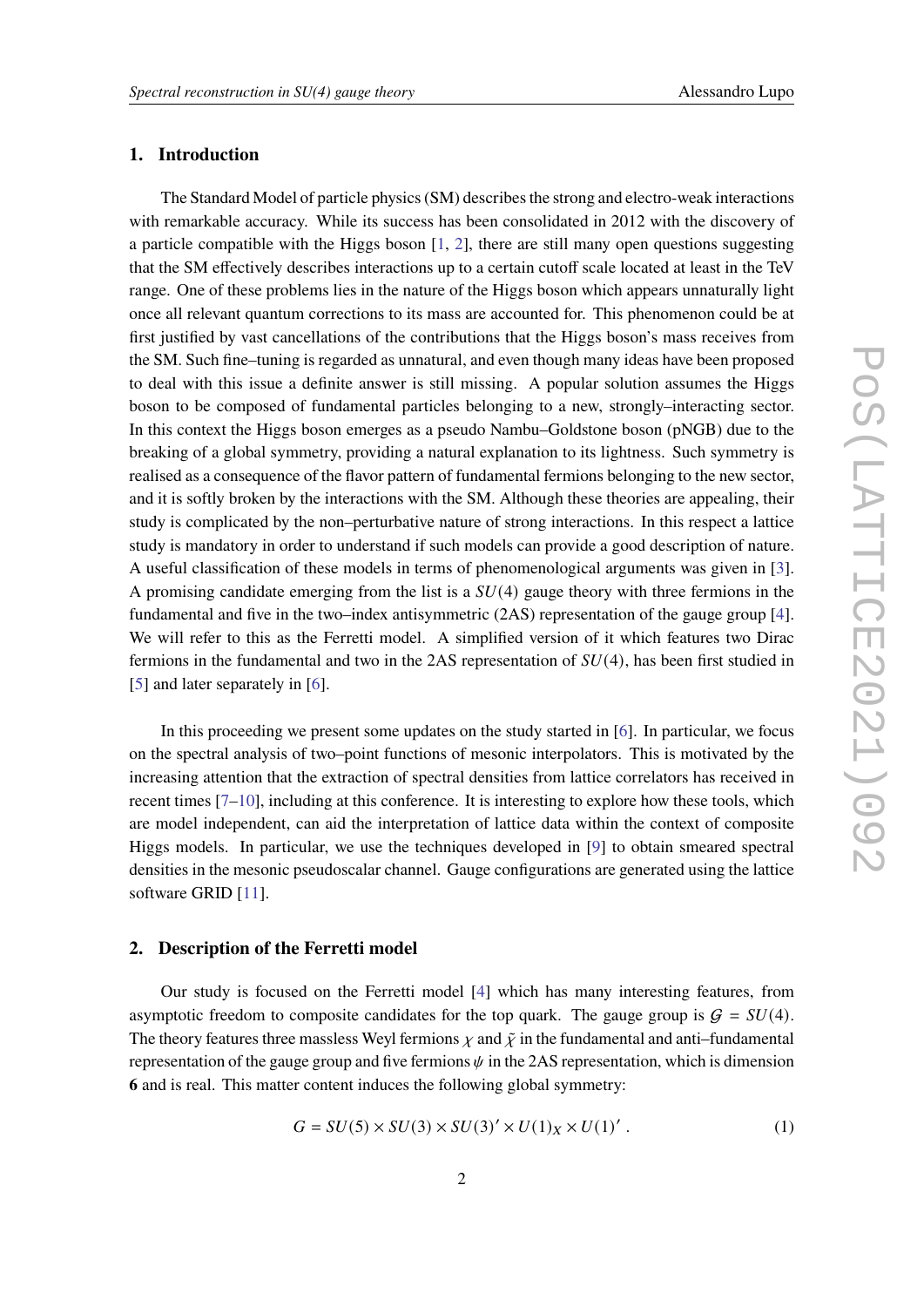<span id="page-2-0"></span>

|  | $SU(5)$ $SU(3)$ $SU(3)'$ $U(1)_X$ $U(1)'$ |        |     |
|--|-------------------------------------------|--------|-----|
|  |                                           |        |     |
|  |                                           | $-1/3$ | 5/3 |
|  |                                           | 1/3    | 5/3 |

**Table 1:** Charges of the fermions in the Ferretti model.

The charges with respect to the group are described in Table [1.](#page-2-0) Once the two chiral condensates for the different fermion species gain a non–zero expectation value,  $G$  breaks spontaneously to a subgroup  $H$ . The symmetry breaking pattern is described by

$$
\frac{G}{H} = \frac{SU(5) \times SU(3) \times SU(3)' \times U(1)_X \times U(1)'}{SO(5) \times SU(3)_c \times U(1)_X}
$$
(2)

Since  $SO(5)$   $\supset SU(2) \times SU(2)$ , the pattern is compatible with the requirement of custodial symmetry  $H \supset G_{\text{cut}} \supset G_{\text{SM}}$ , with  $G_{\text{cut}} = SU(3)_c \times SU(2)_L \times SU(2)_R \times U(1)_X$  and  $G_{\text{SM}}$  being the SM gauge group  $SU(3)_c \times SU(2)_L \times U(1)_Y$ . The relevant coset for the electro–weak (EW) symmetry breaking is  $SU(5)/SO(5)$ , which generates 14 pNGB. These can be classified according to their SM quantum numbers

$$
14 \to 1_0 + 2_{\pm 1/2} + 3_0 \pm 3_{\pm 1} , \qquad (3)
$$

where the field corresponding to  $2_{\pm 1/2}$  can be interpreted as the Higgs boson. The theory also contains "baryonic" color triplet operators that provide possible partners for the top–quark, in order to address the mass hierarchy of the quark sector. A candidate field in the IR theory transforms in the representation  $(5, 3)_{2/3}$  of the group H, for which the decomposition in terms of SM quantum numbers is

$$
(5,3)_{2/3} \rightarrow (3,2)_{7/2} + (3,2)_{1/6} + (3,1)_{2/3} . \tag{4}
$$

## **3. Lattice setup**

The lattice setup is almost identical to [\[6\]](#page-8-2), which we will briefly recall. Following [\[5\]](#page-8-1) we introduce a simplified version of the model, which contains two Dirac fermions  $q$  in the fundamental, and two O in the 2AS of  $SU(4)$ . At the price of a slightly different symmetry–breaking pattern, there is an important gain in terms of the computational cost. Such trade-off is suitable given the current early–stage status of the exploration of these beyond the SM (BSM) theories. Simulations are carried out with the lattice library GRID [\[11\]](#page-8-6) which offers a flexible setup for the exploration of these theories, since it allows for an arbitrary number of colors as well as multiple representations for the fermions.

The gauge configurations are generated by using a Hybrid Monte Carlo (HMC) algorithm. As in the previous work, we use a Wilson action with the  $O(a)$  clover improvement term  $D =$  $D_{wilson} + D_{clover}$ :

$$
(D_{Wilson}^R)_{xy} = \frac{1}{a} \left\{ \delta_{xy} - k \sum_{\mu=1}^4 (1 - \gamma_\mu) U_\mu^R(x) \, \delta_{x + a\hat{\mu}, y} + (1 - \gamma_\mu) U_\mu^R{}^\dagger(y) \, \delta_{x - a\hat{\mu}, y} \right\} \tag{5}
$$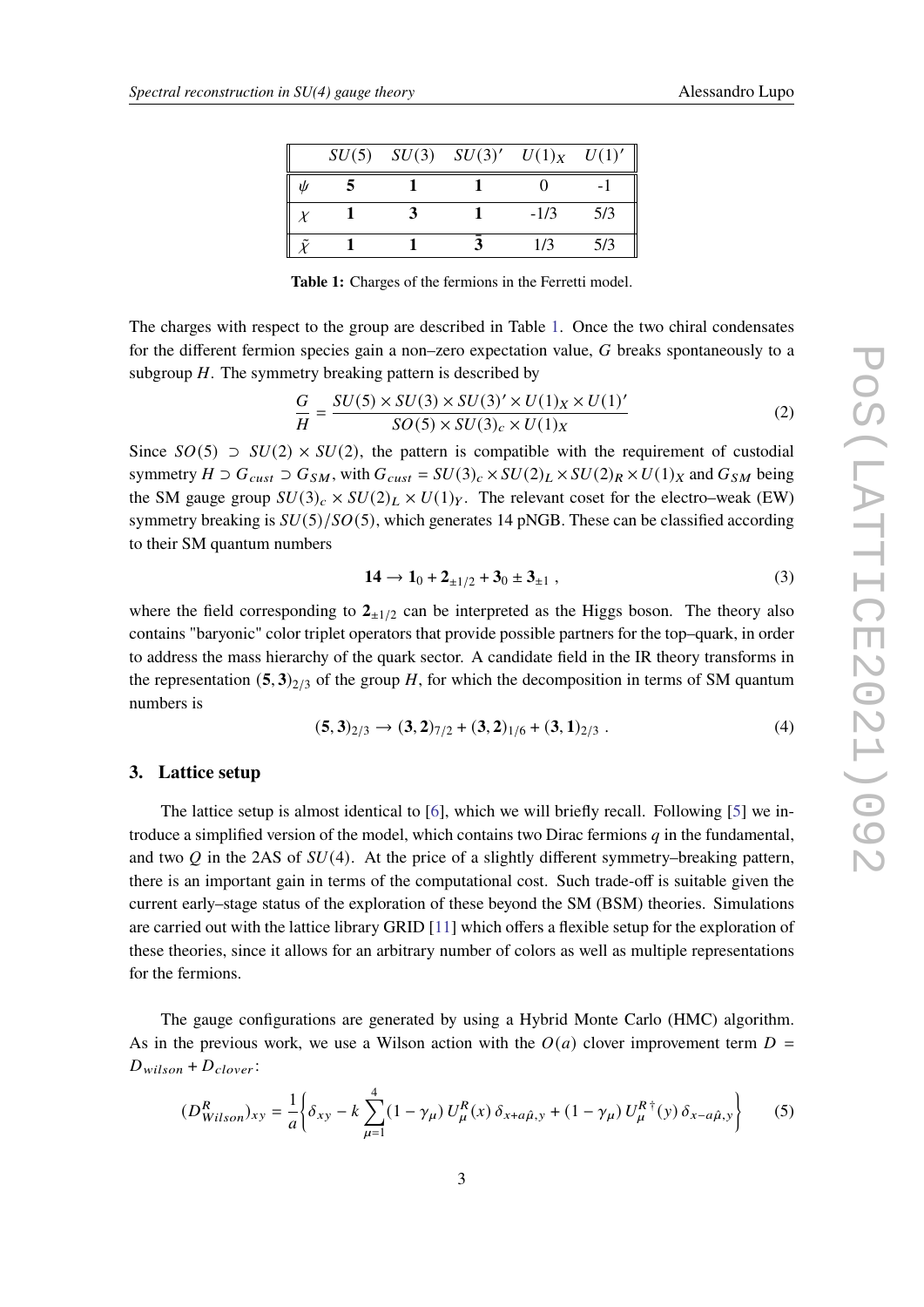$$
(D_{clover}^{R})_{xy} = \frac{ia}{2} c_{sw}(g_0^2) k^R \sum_{\mu\nu} \frac{Q_{\mu\nu}(x) - Q_{\nu\mu}(x)}{8} \sigma_{\mu\nu} \delta_{xy}.
$$
 (6)

The superscript  $R$  emphasizes that these expressions hold for both representations  $R$  of the fields.  $Q_{\mu\nu}(x)$  is the clover combination of plaquettes around the point x, and  $\sigma_{\mu\nu} = \frac{1}{2}$  $\frac{i}{2} [\gamma_{\mu}, \gamma_{\nu}]$ . For the improvement coefficient, the perturbative expansion depends on the representation and we use the universal tree level value  $c_{sw} = 1$ .

The target of our simulation is to extend the previous data in order to get closer to the critical point, in which the bare coupling  $\beta$  and the bare sea–fermion masses  $am_0^R$  will reproduce a vanishing renormalised mass  $am^R$  for both the fermion species.

$$
am^R = am_0^R - am_{crit}^R = \frac{1}{2} \left( \frac{1}{k^R} - \frac{1}{k_{crit}^R} \right) \tag{7}
$$

The distance from the critical point is as usually monitored by computing the PCAC fermion mass,

$$
am_{pcac} = \frac{\partial_t C_{AP}(t)}{2C_{PP}(t)} \tag{8}
$$

In this proceeding we show results on a lattice  $16<sup>3</sup> \times 32$  with increasingly lighter values of the fundamental PCAC mass. Since mesons in the higher representation appear to be generally heavier, we first study configurations for which the 2AS bare mass is fixed away to its critical value, postponing the full analysis of the chiral limit to subsequent work. In Fig. [1](#page-3-0) we show some of the parameters explored in [\[6\]](#page-8-2) and in this work highlighting the ones that reproduce the lightest PCAC fundamental mass.

<span id="page-3-0"></span>

**Figure 1:** Bare parameters for the coupling  $\beta$  and the sea–fermion masses for the two representations  $am_{Fund}$  and  $am_{2AS}$ . The points in red reproduce the smallest values of the PCAC mass for the fermions in the fundamental representation.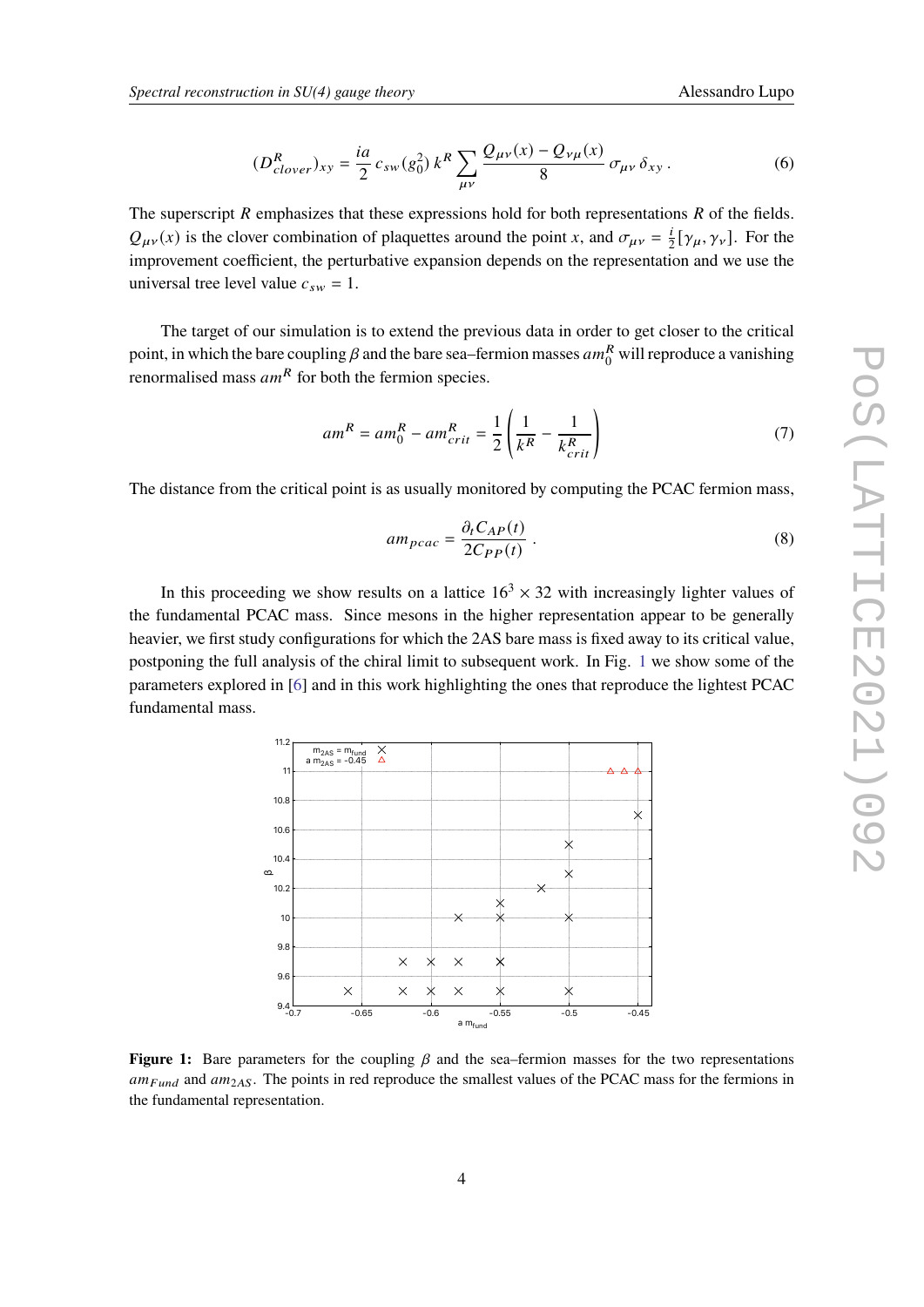#### **4. Extraction of spectral densities**

We reconstruct finite–volume smeared spectral densities from lattice correlators computed on our gauge configurations. This is done with the algorithm described in [\[9\]](#page-8-5), which improves the previous procedure by Backus and Gilbert [\[12\]](#page-8-7) within the context of lattice gauge theories. The idea is to obtain an estimate of the spectral density  $\rho(E)$  from a correlator  $c(t)$ 

<span id="page-4-0"></span>
$$
c(t) = \sum_{\mathbf{x}} \langle \bar{O}_{\Gamma}(\mathbf{x}, t) O_{\Gamma}(0, 0) \rangle = \int_0^\infty dE \, \rho(E) \, e^{-tE} \,. \tag{9}
$$

Due to the finite volume of the simulation the spectrum of the Hamiltonian is discrete, and the previous equation makes sense with the finite–volume spectral density being a sum of delta distributions. In order to extract physical information we need to smear the delta peaks into regular functions. This can be done by introducing a smeared spectral density,

$$
\hat{\rho}(E_{\star}) = \int_0^{\infty} dE \, \Delta_{\sigma}(E, E_{\star}) \, \rho(E) \,, \tag{10}
$$

where  $\Delta_{\sigma}(E, E_{\star})$  is a regularising kernel, and  $\sigma$  describes the radius of the smearing. We try to estimate the regularising kernel as a combination of the same functions that are encoded in the correlators through Eq. [\(9\)](#page-4-0)

$$
\bar{\Delta}_{\sigma}(E, E_{\star}) = \sum_{t=0}^{t_{max}} g_t e^{-(t+1)E} , \qquad (11)
$$

where we are setting the lattice spacing  $a = 1$ . Provided we know the coefficients  $g_t$  we can estimate the smeared spectral density as

<span id="page-4-1"></span>
$$
\hat{\rho}(E_{\star}) = \sum_{t=0}^{t_{max}} g_t c(t) . \qquad (12)
$$

Following [\[9\]](#page-8-5), a recipe for these coefficients is provided by the minimisation of the following functional

<span id="page-4-2"></span>
$$
A[g] = \int_0^\infty dE \left| \Delta_{\sigma}(E, E_\star) - \sum_t g_t e^{-(t+1)E} \right|^2, \tag{13}
$$

which measures the difference between the reconstructed kernel and the exact one. The advantage of this procedure is that the smearing kernel is an input chosen at the beginning and it is fixed, which is an important feature when comparing results e.g. from different volumes.

It is well known that the minimisation of  $A[g]$  by itself leads to a very unstable solution: the resulting coefficients  $g_t$  range over several order of magnitudes [\[9\]](#page-8-5) and the error on the correlators propagates through Eq. [\(12\)](#page-4-1) out of any control in the final result. A popular solution to this problem consists of introducing another functional [\[12\]](#page-8-7)

$$
B[g] = \sum_{t,r=0}^{t_{max}} g_t \operatorname{Cov}_{tr} g_r , \qquad (14)
$$

 $Cov_{tr}$  being the covariance matrix of the correlators. In the end one works with a convex combination

$$
W[g] = \lambda A[g] + (1 - \lambda)B[g], \qquad \lambda \in (0, 1).
$$
 (15)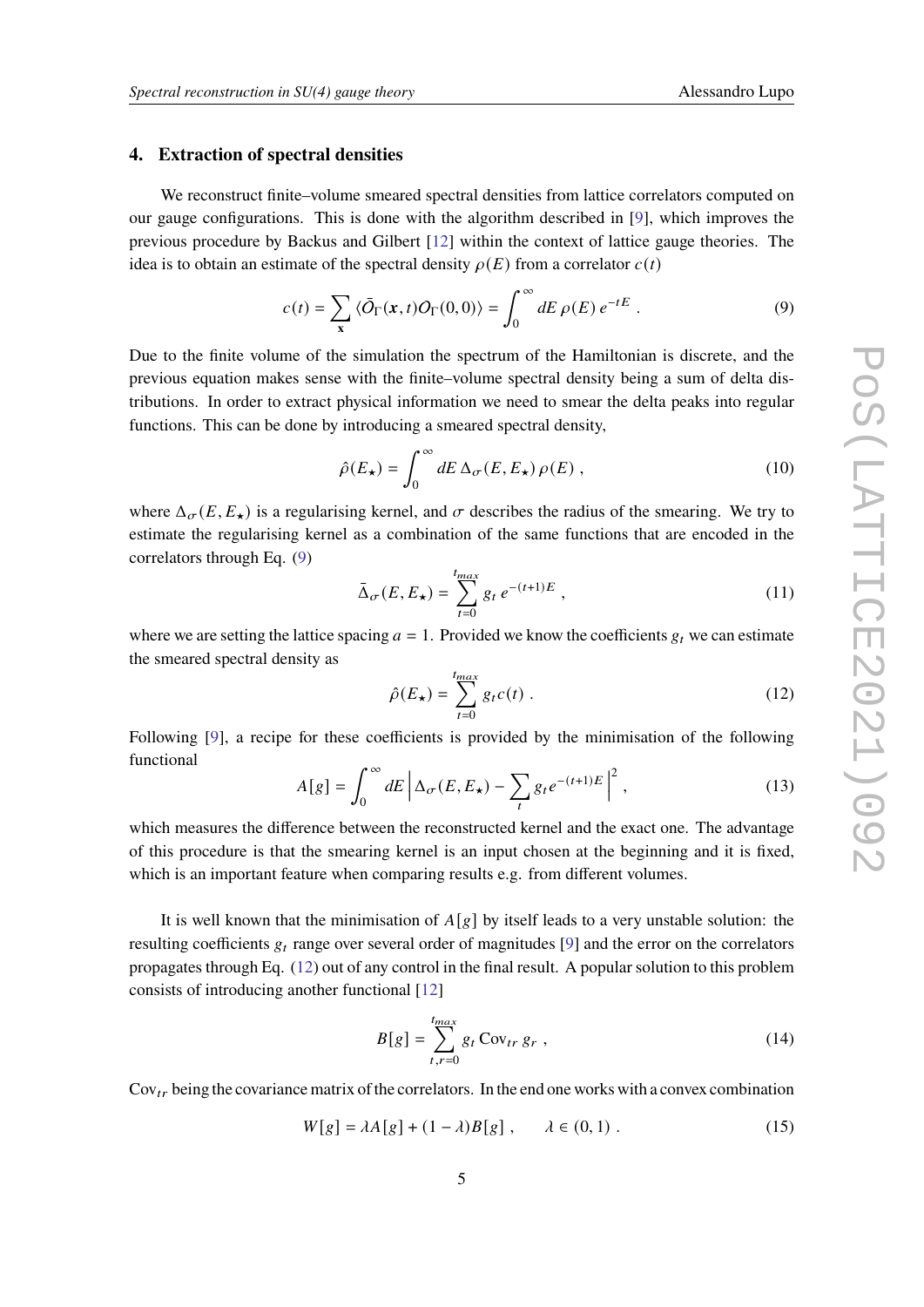$\lambda$  is an input parameter which describes the relative importance given to each functional. A procedure to determine the optimal value for this parameter is suggested in [[9](#page-8-5)] and it is adopted in our calculations.

It is worth noticing that the method converges for  $t_{max} \rightarrow \infty$  and therefore it works better on lattices with a huge time extent. Within this work we are however pushing the reconstruction to work with just 16 data points, since our lattice has  $T = 32$  but the relevant quantities are periodic in time.

<span id="page-5-0"></span>

#### **5. Results**

**Figure 2:** Spectral density smeared with a Gaussian kernel. The input correlator is computed on gauge configurations corresponding to bare parameters  $\beta = 10$ ,  $am_{fund} = am_{2AS} = -0.55$  on a lattice  $16<sup>3</sup> \times 32$ . The left–panel shows the reconstruction for different values of  $\sigma$  and a vertical solid line corresponding to the effective mass value for the lightest state. The right–panel shows the position of the first peak in smeared spectral densities for different values of  $\sigma$ . The error on the y–axis is estimated by averaging bootstrap samples.

As a first check we target the pseudoscalar-pseudoscalar (p-p) channel for the fundamental fermions. The left–panel of Fig. [2](#page-5-0) shows the spectral density smeared with a Gaussian of width  $\sigma$ . Different colours correspond to different values of the smearing width. The position of the peaks has to be compared with the position of the vertical black line, which is the value obtained from an effective mass analysis of the same correlator. A more quantitative view is offered by the plot on the right–panel where the position of the peak in the spectral density is plotted on the y–axis against different smearing radii on the x–axis. There is a region where the results are compatible with each other and with the effective mass value (blue horizontal band). This is the window where the algorithm works well given the quality of the input data. Outside of that region it is understood that reconstructing too small values of  $\sigma$  requires correlators with more temporal points, while taking  $\sigma$  too large we are no longer able to resolve the first from the excited states.

A more interesting case is the one of the lightest fundamental fermion mass in our dataset for the p-p channel, which corresponds to the bare parameters  $\beta = 11$ ,  $am_{fund} = -0.47$ ,  $am_{2AS} = -0.45$ , for which  $am_{PCAC}^{fund} = 0.0220(5)$ , and  $m_{\pi}L = 3.8$ . We find it useful to smear the spectral density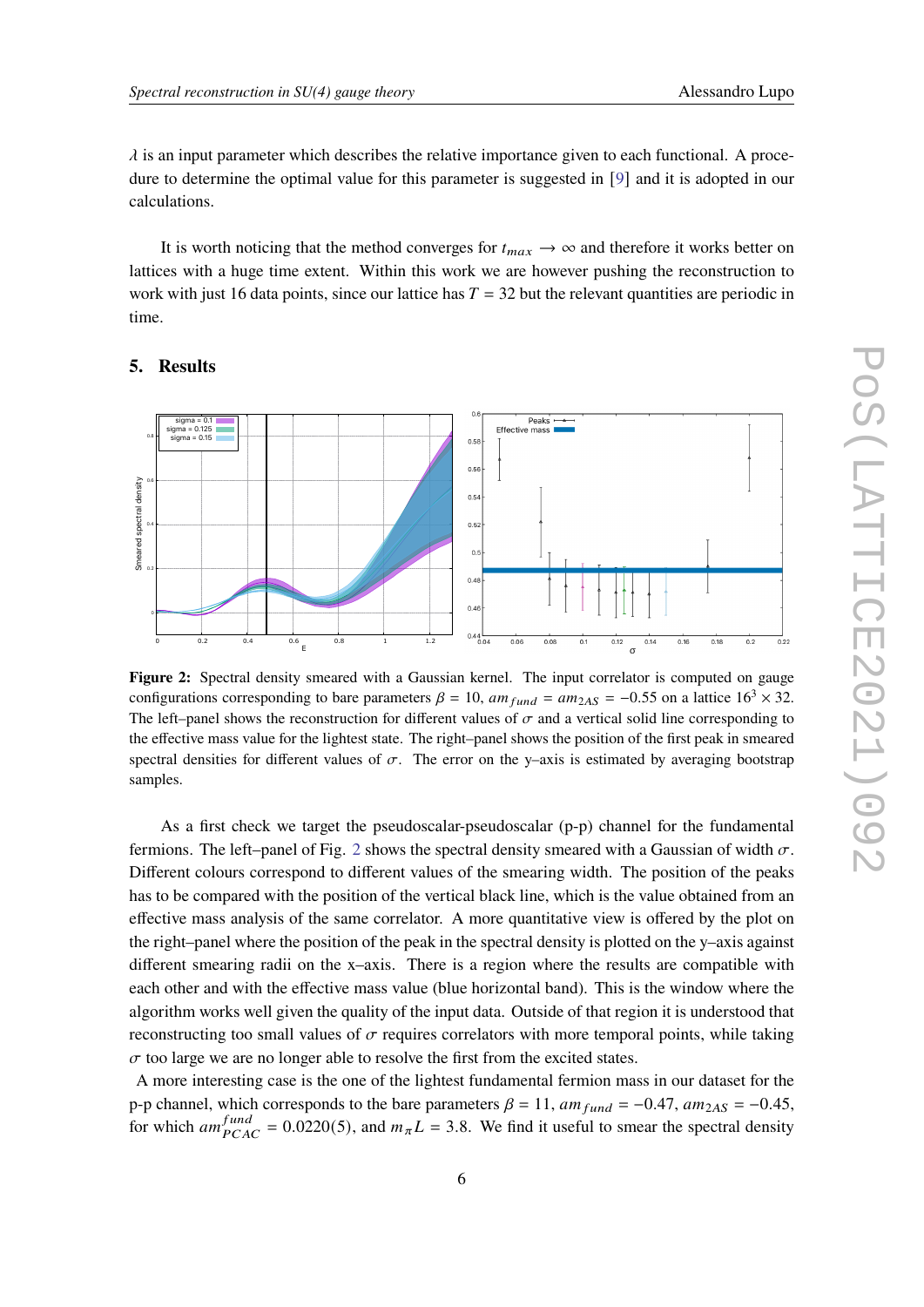<span id="page-6-0"></span>

**Figure 3:** Left–panel: effective mass fit for the first energy state of the p-p channel of fundamental fermions. The value extracted is  $E_0 = 0.235(2)$  and it is used to normalise quantities on the right–panel, where the smeared spectral density is shown. The black vertical bands are the results for  $E_0$  and  $E_1$  obtained from fits. The spectral density correctly exhibits steps corresponding to these bands. These data are obtained from bare parameters  $\beta = 11$ ,  $am_{fund} = -0.47$ ,  $am_{2AS} = -0.45$ , for which  $am_{PCAC}^{fund} = 0.0220(5)$ , and  $m_{\pi}L = 3.8$  on a  $16^3 \times 32$  lattice.

with a continuous approximation of the step function. The resulting reconstruction should exhibit a smooth step every time a finite–volume energy level is encountered.

<span id="page-6-1"></span>
$$
\theta_{\sigma}(E - E_{\star}) = \frac{1}{1 + e^{\frac{-x + m}{\sigma}}}, \qquad \hat{\rho}_L(E) = \sum_{n} w_n \theta_{\sigma}(E - E_n)
$$
(16)

Similarly to what we have done before, fitting the correlators to extract these energies allows us to check the quality of the reconstruction. Such a comparison is shown in the right–panel of Fig. [3](#page-6-0) where the first two energy levels obtained from fits are represented as grey bands. Since we expect QCD–like behaviour, the spectral density should exhibit in this channel a step at  $E/E_0 \approx 1$  and  $E/E_0 \approx 3$ .  $E_0$  is the mass of the lightest state, an estimate of which is obtained from the left–panel of the same figure. The reconstruction matches the expected behaviour. Moreover, to constrain its quality, we are only showing those points for which the functional defined in Eq. [\(13\)](#page-4-2),  $A[g]/A[0]$ , stays below the 1% value. The smearing radius is  $\sigma/E_0 = 0.22$ . We can play a similar game to extract the coefficients  $w_n$  of Eq. [\(16\)](#page-6-1). Results are shown in the right–panel of Fig. [4](#page-7-3) with the horizontal grey bands being the results of the fits. The black line on the same plot is the smeared spectral density truncated to the first two energies, obtained by plugging into Eq. [\(16\)](#page-6-1) the fit values for  $w_{0,1}$  and  $E_{0,1}$ . The good overlap between the black curve and the spectral reconstruction is encouraging.

#### **6. Conclusions**

Our preliminary results show how the spectral reconstruction can offer a complementary approach for the study of lattice correlators. In this proceeding we limited ourselves to results for the fundamental representation of  $SU(4)$  and we postpone the results for the 2AS representation to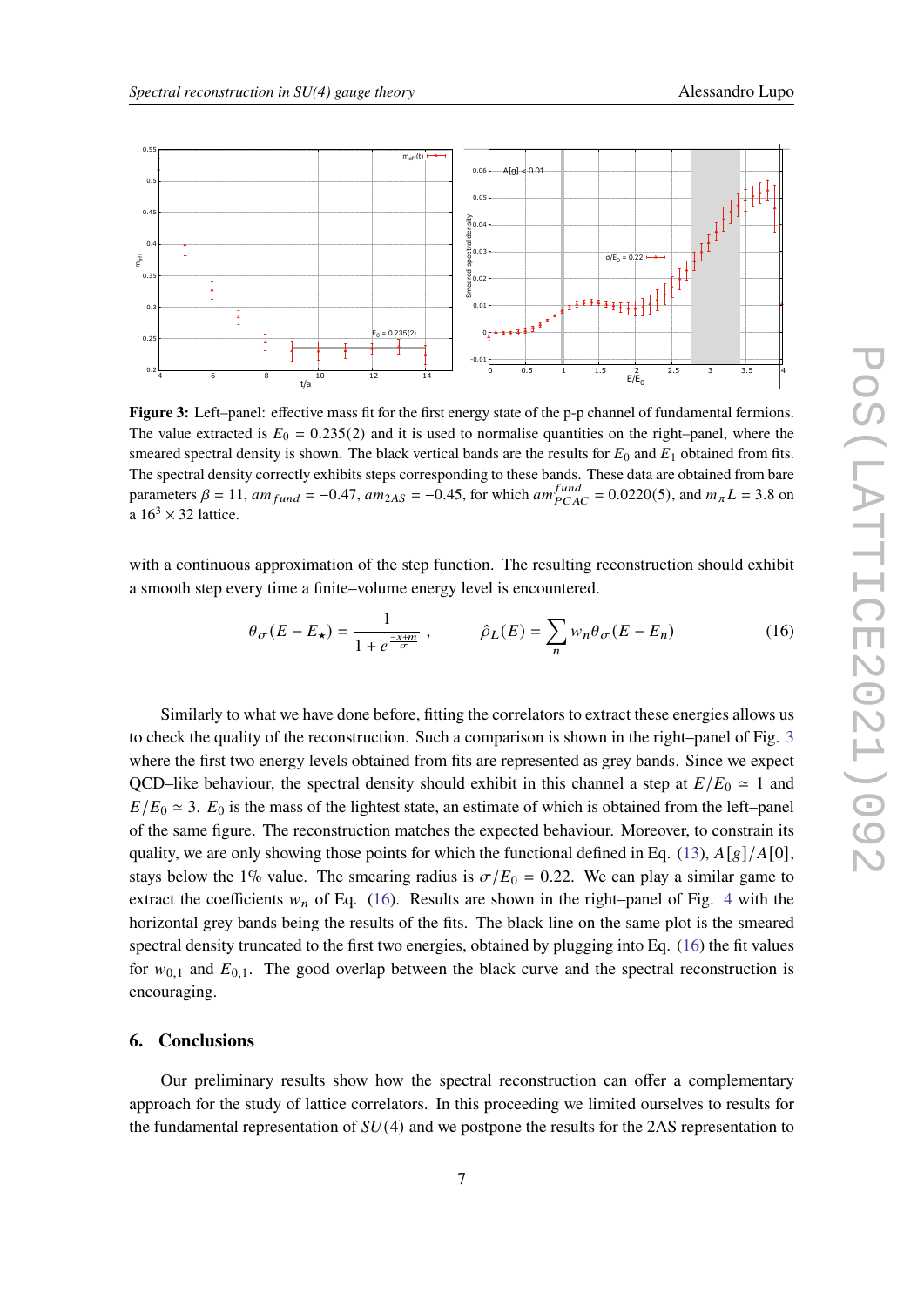

<span id="page-7-3"></span>

**Figure 4:** Plots equivalent to Fig. [3](#page-6-0) for the coefficients  $w<sub>n</sub>$  from eq. [16.](#page-6-1) The grey bands in the right–panel are results for  $w_0$  and  $w_1$  obtained from fits like the one on the left–panel. The black curve in the right–panel is eq. [16](#page-6-1) truncated to include the first two energy levels, using  $w_{0,1}$  and  $E_{0,1}$  obtained from the fits.

our future work. The results for finite–volume energy levels and decay constants are compatible with those obtained from fits. With the quality of our data we can see this agreement up to, at least, the first excited states. This is still encouraging considering the small size of the time extent of our lattice, and motivates further studies. As we improve the quality of our data we can explore the possibility of making quantitative predictions beyond the ground state, as well as give a clear picture of the chiral limit and other, more interesting channels, such as the vector and the scalar.

#### **7. Acknowledgments**

AL and LDD received funding from the European Research Council (ERC) under the European Union's Horizon 2020 research and innovation programme under grant agreement No 813942. LDD is supported by the UK Science and Technology Facility Council (STFC) grant ST/P000630/1. The numerical simulations were run on machines of the Consorzio Interuniversitario per il Calcolo Automatico dell'Italia Nord Orientale (CINECA). We acknowledge support from the SFT Scientific Initiative of INFN.

## **References**

- <span id="page-7-0"></span>[1] G. Aad, T. Abajyan, B. Abbott, J. Abdallah, S. Abdel Khalek, A. Abdelalim et al., *Observation of a new particle in the search for the standard model higgs boson with the atlas detector at the lhc*, *[Physics Letters B](https://doi.org/10.1016/j.physletb.2012.08.020)* **716** (2012) 1–29.
- <span id="page-7-1"></span>[2] S. Chatrchyan, V. Khachatryan, A. Sirunyan, A. Tumasyan, W. Adam, E. Aguilo et al., *Observation of a new boson at a mass of 125 gev with the cms experiment at the lhc*, *[Physics](https://doi.org/10.1016/j.physletb.2012.08.021) Letters B* **716** [\(2012\) 30–61.](https://doi.org/10.1016/j.physletb.2012.08.021)
- <span id="page-7-2"></span>[3] G. Ferretti and D. Karateev, *Fermionic uv completions of composite higgs models*, *[Journal of](https://doi.org/10.1007/jhep03(2014)077) [High Energy Physics](https://doi.org/10.1007/jhep03(2014)077)* **2014** (2014) .